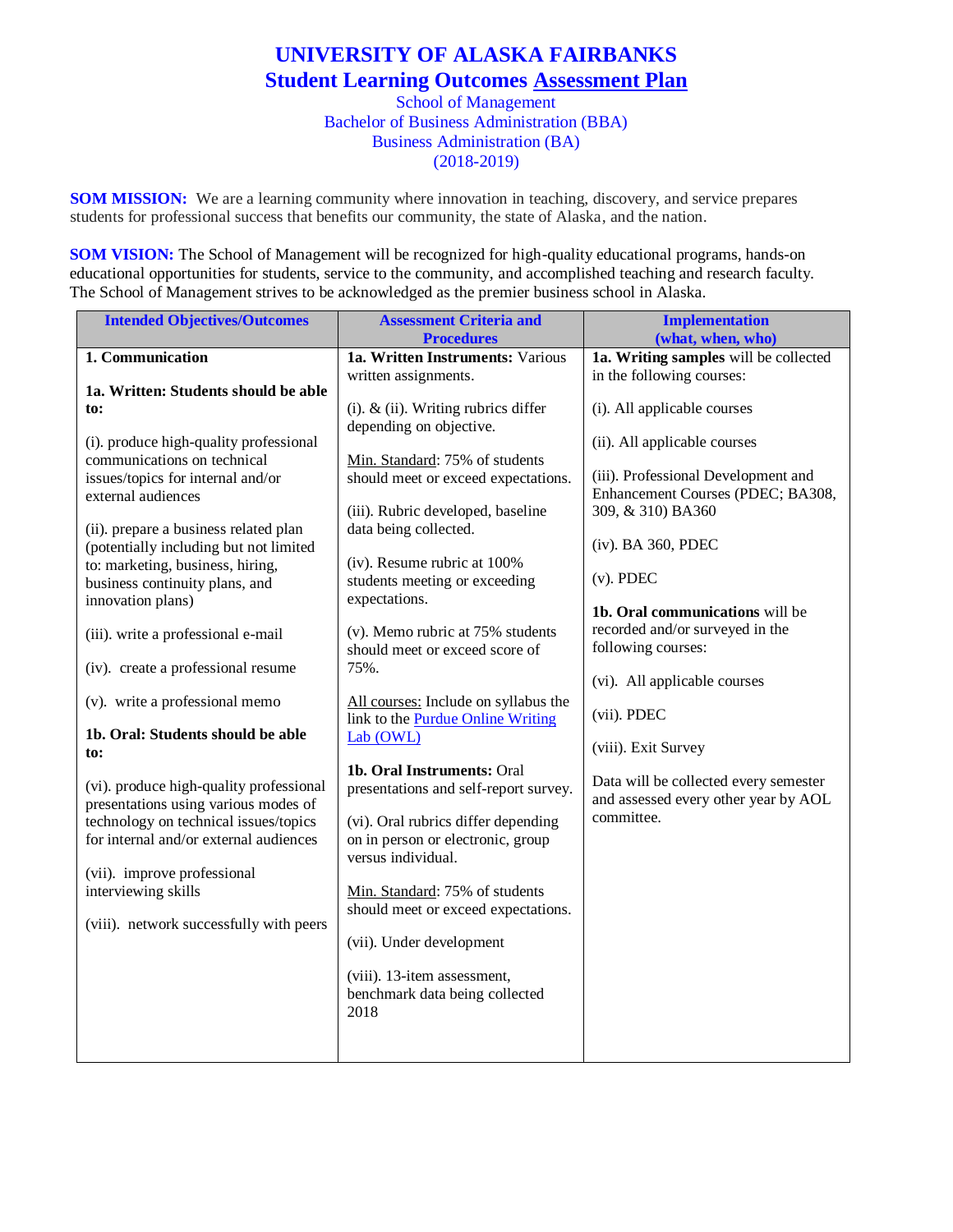| <b>Intended Objectives/Outcomes</b>                                                                                                                                                                                                                                                                                                                                                                                             | <b>Assessment Criteria and</b><br><b>Procedures</b>                                                                                                                                                                                                                                                                                                                                                                                                                                                                                                                                                                                                                                                                                          | <b>Implementation</b><br>(what, when, who)                                                                                                                                                                                                                                                                                                                                                                                                                                                               |
|---------------------------------------------------------------------------------------------------------------------------------------------------------------------------------------------------------------------------------------------------------------------------------------------------------------------------------------------------------------------------------------------------------------------------------|----------------------------------------------------------------------------------------------------------------------------------------------------------------------------------------------------------------------------------------------------------------------------------------------------------------------------------------------------------------------------------------------------------------------------------------------------------------------------------------------------------------------------------------------------------------------------------------------------------------------------------------------------------------------------------------------------------------------------------------------|----------------------------------------------------------------------------------------------------------------------------------------------------------------------------------------------------------------------------------------------------------------------------------------------------------------------------------------------------------------------------------------------------------------------------------------------------------------------------------------------------------|
| 2. Problem Solving<br>2a. General: Students should be able<br>to:<br>(i). recognize assumptions, evaluate<br>arguments and draw conclusions<br>2b. Econometrics: Students should<br>be able to:<br>(ii). construct hypothesis tests,<br>synthesize data, estimate equations<br>and test for significance<br>2c. Accounting: Students should be<br>able to:<br>(iii). apply financial information in<br>business problem solving | 2a. General Instrument: Watson<br>Glaser exam.<br>Rubric: The WG reports the total<br>scores and subscale scores for<br>recognizing assumptions, evaluating<br>arguments, and drawing<br>conclusions.<br>Min. Standard: Total Score: A<br>minimum of fifty percent of the<br>students average at the 50 <sup>th</sup><br>percentile. Subscale scores:<br>Seventy-percent of the students<br>score "average" or above. Each<br>subscale score is assessed<br>separately. The comparison group is<br>students with 3-4 years of college.<br>2b. Econometrics and 2c.<br><b>Accounting Instruments:</b><br>Embedded questions.<br>Rubric: Specific to embedded<br>questions.<br>Min. Standard: 70% (2b) -75% (2c)<br>of students meet or exceed | 2a. General knowledge will be<br>assessed using the Watson Glaser test<br>given in BA 330 (The Legal<br>Environment of Business).<br>2b. Econometrics knowledge will be<br>assessed using questions embedded in<br>exams in Econ 227 (Introductory<br>Statistics).<br>2c. Accounting knowledge will be<br>assessed using questions embedded in<br>exams in Acct 262 (Accounting<br>Concepts and Uses II).<br>Data will be collected every semester<br>and assessed every other year by AOL<br>committee. |
| 3. Ethical Knowledge<br>3a. General: Students should be able<br>to:<br>(i). differentiate between ethical<br>models<br>(ii). recognize and interpret laws that<br>relate to ethically related business<br>decisions<br>(iii). identify and understand whether<br>certain business conduct is legal<br>and/or ethical<br>(iv). apply ethical knowledge<br>situationally                                                          | expectations.<br>3a. General Instrument:<br>Embedded test questions.<br>Rubric: Percent of correct answers<br>in four categories.<br>Min. Standard: For each question,<br>70% of students meet or exceed<br>expectations.                                                                                                                                                                                                                                                                                                                                                                                                                                                                                                                    | 3a. General knowledge will be<br>assessed using questions embedded in<br>BA 323 exams (Business Ethics).<br>Data will be collected every semester<br>and assessed every other year by AOL<br>committee.                                                                                                                                                                                                                                                                                                  |